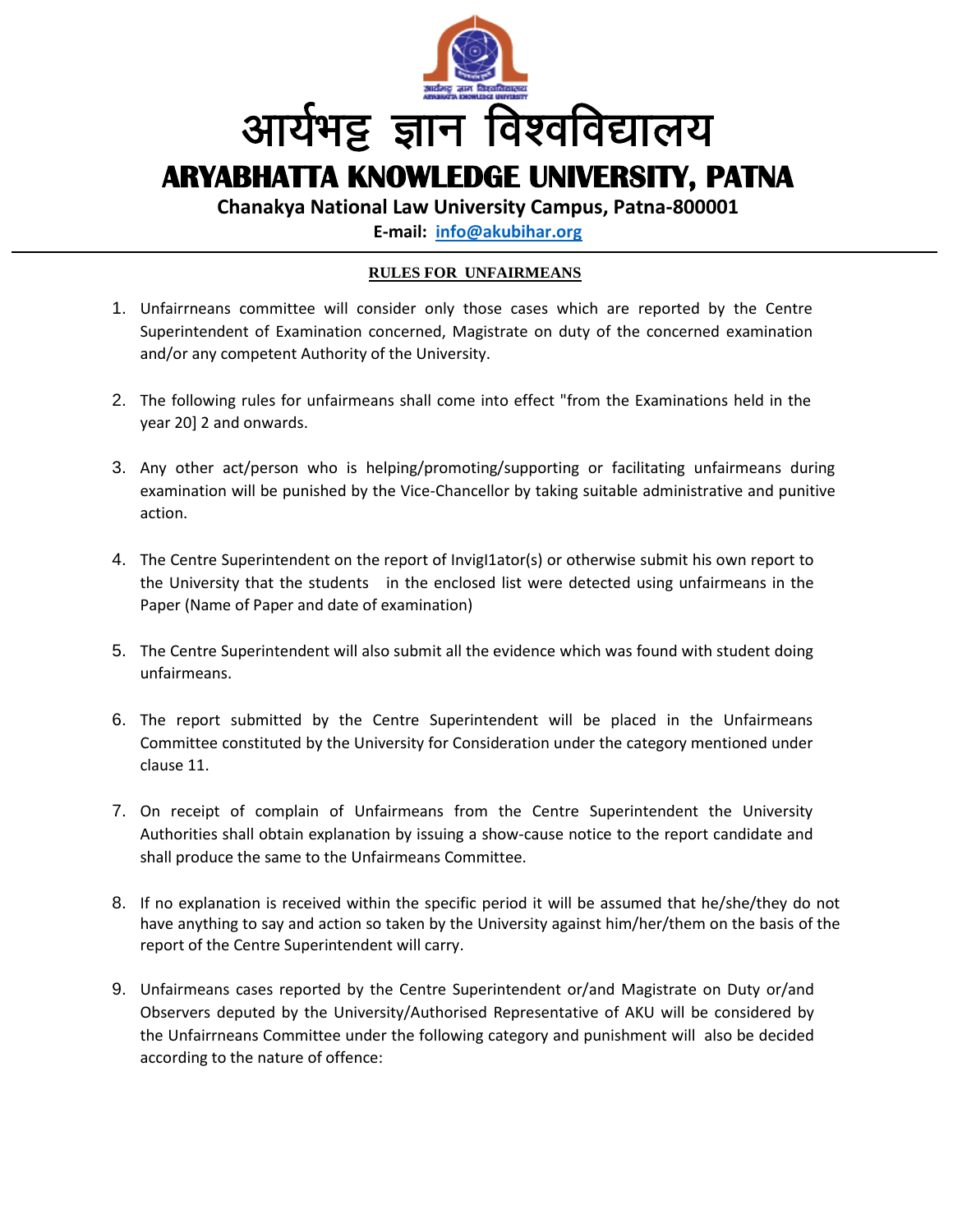

**E-mail: [info@akubihar.org](mailto:info@akubihar.org)**

The provisions of punishment for various reported cases of Unfair-means Cases (UMC) in Examination during End Semester/Special Examination is as given below:

| Category       | Nature of offence                                                                                                                                                                                                                                                                                                                                                                                                                       | Approved/revised punishment                                                                                                                                                                                                                                                                           |
|----------------|-----------------------------------------------------------------------------------------------------------------------------------------------------------------------------------------------------------------------------------------------------------------------------------------------------------------------------------------------------------------------------------------------------------------------------------------|-------------------------------------------------------------------------------------------------------------------------------------------------------------------------------------------------------------------------------------------------------------------------------------------------------|
| $\mathbf 1$    | Possession of piece of paper which is<br>unconnected with the matter or making<br>identifying marks on the answer book                                                                                                                                                                                                                                                                                                                  | Cancellation of the Examination in that paper.                                                                                                                                                                                                                                                        |
| $\overline{2}$ | Possession of piece of paper, which is<br>connected with the subject matter but not<br>utilized.                                                                                                                                                                                                                                                                                                                                        | Cancellation of the Examination in that paper.                                                                                                                                                                                                                                                        |
| 3              | Utilization of piece of paper / notes /<br>books/ chits etc. which is connected with<br>the subject matter of the Examination.                                                                                                                                                                                                                                                                                                          | Cancellation of the Current Examination.                                                                                                                                                                                                                                                              |
| 4              | Substituting replacing, changing or adding<br>pages in the answer book supplied to the<br>candidate, taking answer book outside the<br>examination hall, tempering with material<br>the<br>evidence,<br>threatening<br>persons<br>with the examination and<br>connected<br>Possession<br>of<br>Mobile or any other<br>electronic gadget having capability of mass<br>storage and programming during Mid or<br>End Semester Examination. | Cancellation of current examination and<br>debarred from any examination in the next one<br>academic semester. After next academic<br>semester the student has to get registration in<br>the same semester and attend classes (i.e. re-<br>admission)                                                 |
| 5.1            | Impersonation:<br>(a) If the impersonator is identified to be a<br>student of the University.                                                                                                                                                                                                                                                                                                                                           | (a) His/Her admission be cancelled and He/She<br>will be expelled from the University. He/She<br>will be also handed over to police/<br>Magistrate for action under law                                                                                                                               |
|                | (b) If the impersonator is identified to be<br>other than a student of the University                                                                                                                                                                                                                                                                                                                                                   | (b) He/She will be also handed over to police/<br>Magistrate for action under law.                                                                                                                                                                                                                    |
|                | (c) In case of both $50.1$ (a) & (b) above: -<br>In respect of the student for whom the<br>impersonator was appearing.                                                                                                                                                                                                                                                                                                                  | (c) His/Her admission be cancelled and He/She<br>will be expelled from the University. He/She<br>will be also handed over to police/<br>Magistrate for action under law.<br>However if the student has informed<br>regarding absence from examination in<br>advance with valid reasons and supporting |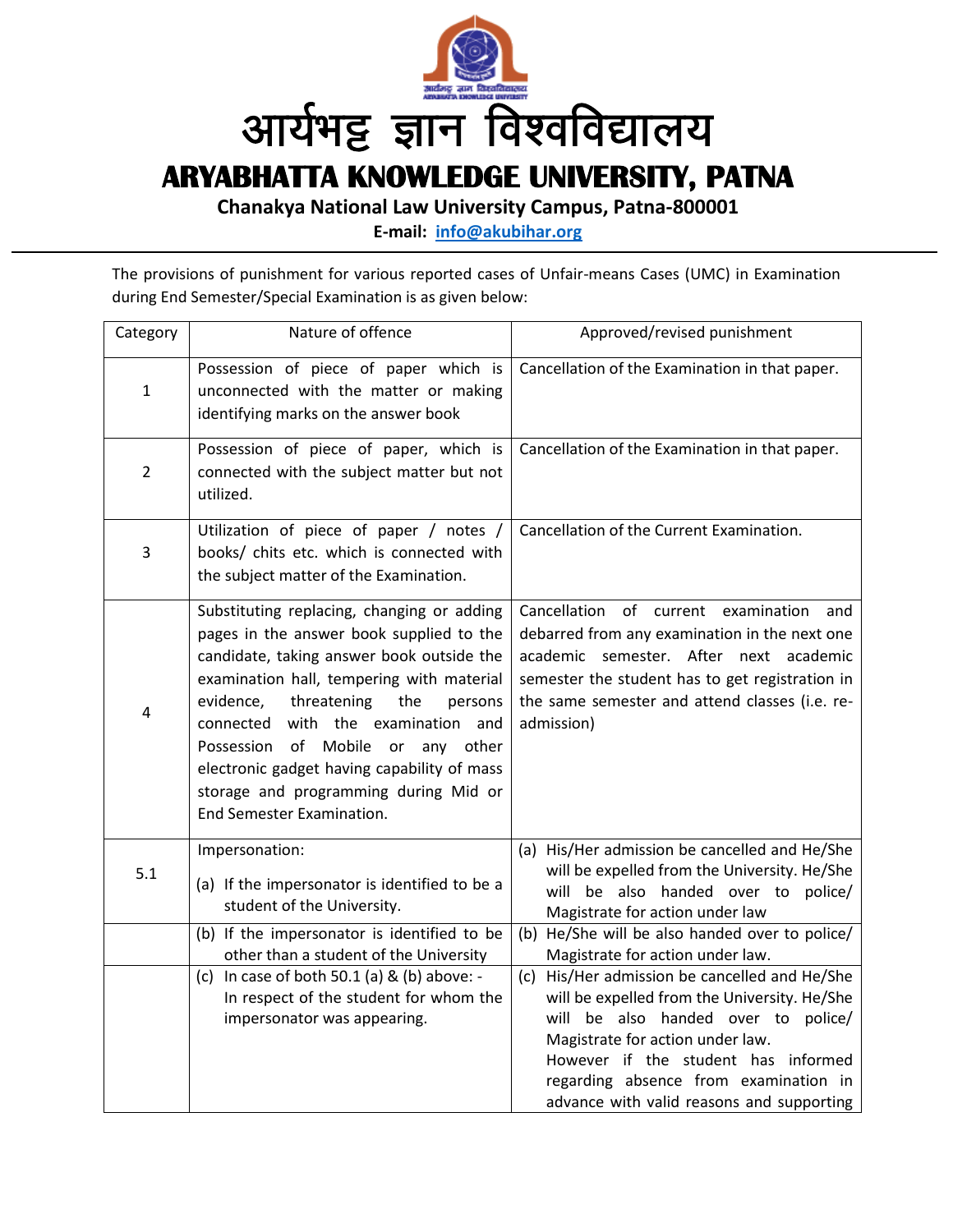

**E-mail: [info@akubihar.org](mailto:info@akubihar.org)**

| Category | Nature of offence                                                                                      | Approved/revised punishment                                                                                                                                                                                                                                                       |
|----------|--------------------------------------------------------------------------------------------------------|-----------------------------------------------------------------------------------------------------------------------------------------------------------------------------------------------------------------------------------------------------------------------------------|
|          |                                                                                                        | documents to the Controller of Examination<br>then his/her current examination shall be<br>cancelled after enquiry and action as<br>provision under the law shall be initiated<br>after enquiry & confirmation.                                                                   |
| 5.1      | Disruption of examination by slogans or<br>Gherao, leading<br>to<br>cancellation<br>of<br>examination. | Cancellation of the Examination in that paper<br>(As for UMC-2 above) and reduction of one<br>grade whenever such students appear in the<br>cancelled paper(s).                                                                                                                   |
| 5.3      | Snatching or tearing of answer book of<br>other examinees.                                             | Cancellation of current Examination (As for<br>UMC-3 above)                                                                                                                                                                                                                       |
| 5.4      | Threats or assault or use of force against<br>persons connected with examination.                      | Cancellation of current Examination and debar<br>from any Examinaiton in the next one academic<br>semester i.e. after one academic semester, the<br>student(s) has/have to get registered in the<br>same semester and attend classes (i.e. re-<br>admission) (As for UMC-4 above) |
| 5.5      | <b>Exhibition Gross indiscipline</b>                                                                   | Disciplinary action and legal action be initiated<br>considering the seriousness of the offence.                                                                                                                                                                                  |
| 5.6      | Illegal activities by examinees.                                                                       | Any or all of the aforesaid punishment,<br>considering the seriousness of the offence.                                                                                                                                                                                            |

1. A student having punished under UMC then shall not be eligible for award of any University medal or any kind of award or character certificate in future.

2. The provision of punishment for various reported cases of Unfair Means Case (UMC) in Examination during Mid Semester Examination is as given below:

| Category     | Nature of offence                                      | Approved/revised punishment                                                             |
|--------------|--------------------------------------------------------|-----------------------------------------------------------------------------------------|
| 1            | unconnected with the subject matter                    | Possession of piece of paper which is   Cancellation of the Examination in that paper.  |
| $\mathbf{2}$ | connected with the subject matter but not<br>utilized. | Possession of piece of paper, which is   Cancellation of the Examination in that paper. |